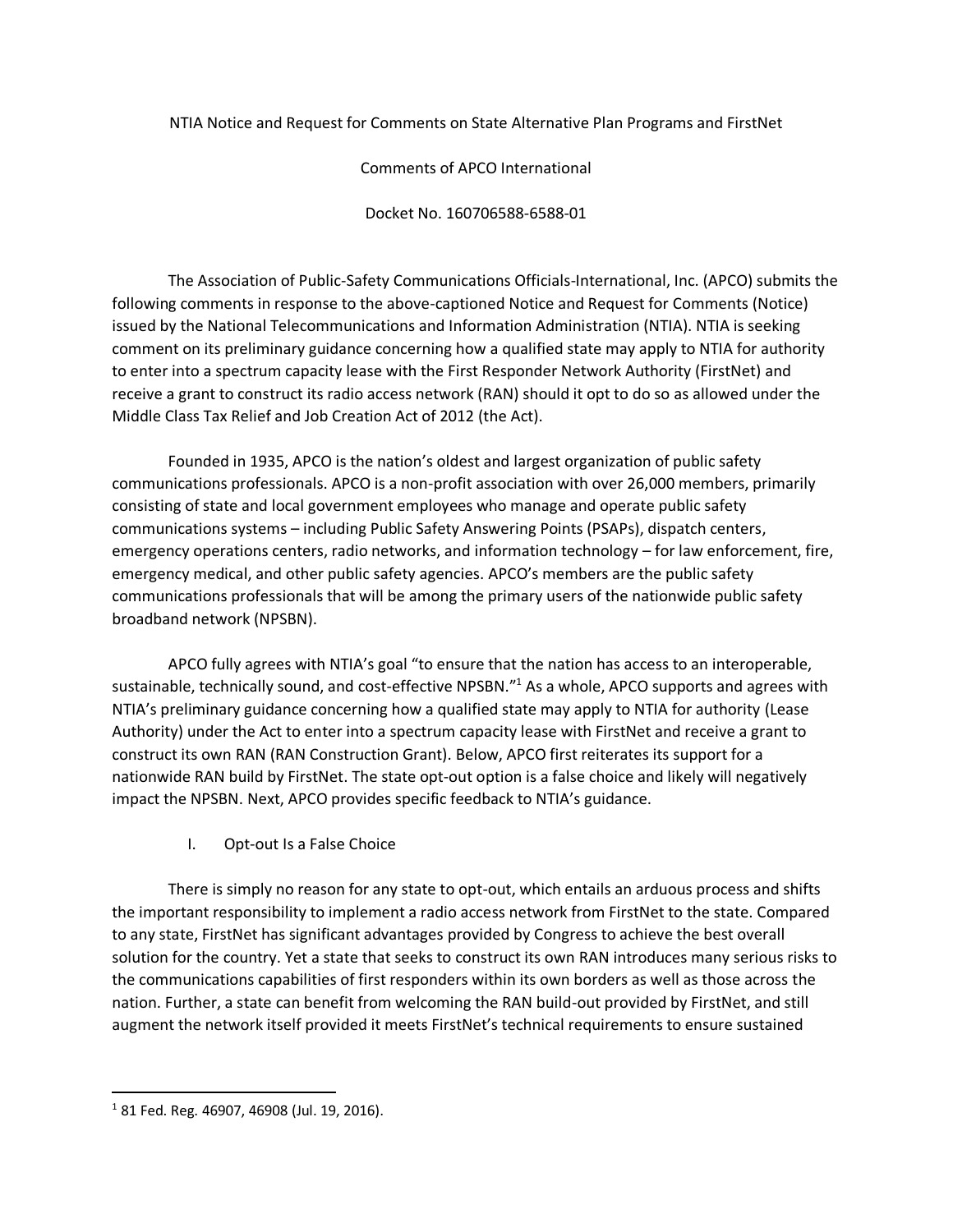interoperability. Finally, any notions that opt-out can lead to new revenue-generating opportunities for a state are baseless.

Prior to enactment of the groundbreaking FirstNet legislation, efforts were underway to deploy broadband networks with the same interoperability problems that have historically plagued first responders. Several jurisdictions were seeking to develop public safety broadband networks with a "network of networks" model. The FirstNet legislation was a complete repudiation of this model. While the opt-out provision of the Act, which was never supported by APCO, served as a compromise to achieve passage, the primary thrust of the Act was the creation of a nationwide network with a single governance body. As FirstNet has progressed, the disadvantages and risks associated with separate FirstNet and state RAN build-out efforts have become increasingly clear.

In creating FirstNet, Congress completely reversed the way public safety networks have been traditionally implemented, with the full support of APCO and many other major public safety associations. FirstNet's inherent advantages include:

- An expert team that can deliver a sustainable and secure network design, including ongoing maintenance and coordinated upgrades across state borders and throughout the country;
- The ability to avoid differing state and local procurement and approval processes;
- National-level bargaining power and synergies with potential partners across a competitive, diverse, multiple vendor ecosystem;
- National-level economies of scale in network and device equipment costs; and
- A special focus on establishing and maintaining a seamless, nationwide level of interoperability for all first responders.

No single state can match these advantages. Further, there is no recourse for a state that has opted out and then faces a change in leadership or competing priorities that removes essential resources from the responsibilities of implementing, operating, maintaining, and sustaining an advanced, wireless broadband RAN. There is no rescue plan in the Act for a failed opt-out RAN, which would be a very complex and costly problem to fix. And the network as a whole, including the primary goal of achieving nationwide interoperability, would be at risk.

An opt-out state cannot provide commercial service to consumers. Any revenue derived from operation of an opt-out state RAN must be reinvested into the public safety network. Revenue cannot be diverted to a state's general fund, cannot be spent on any other programs, or even used for other public safety-related expenses. The Act is quite clear on these points. We have already seen examples of states diverting 9-1-1 fees to cover budget gaps or other priorities, and this cannot be replicated when it comes to the NPSBN.

Further, while Congress created an option for states to pursue their own RAN builds, a state should not discount the fact that Congress strongly discouraged such a path. A state that seeks to opt out commits itself to a painstaking endeavor. It must confront a rigorous double-agency approval process designed to ensure interoperability and long-term sustainability. Hiring additional personnel,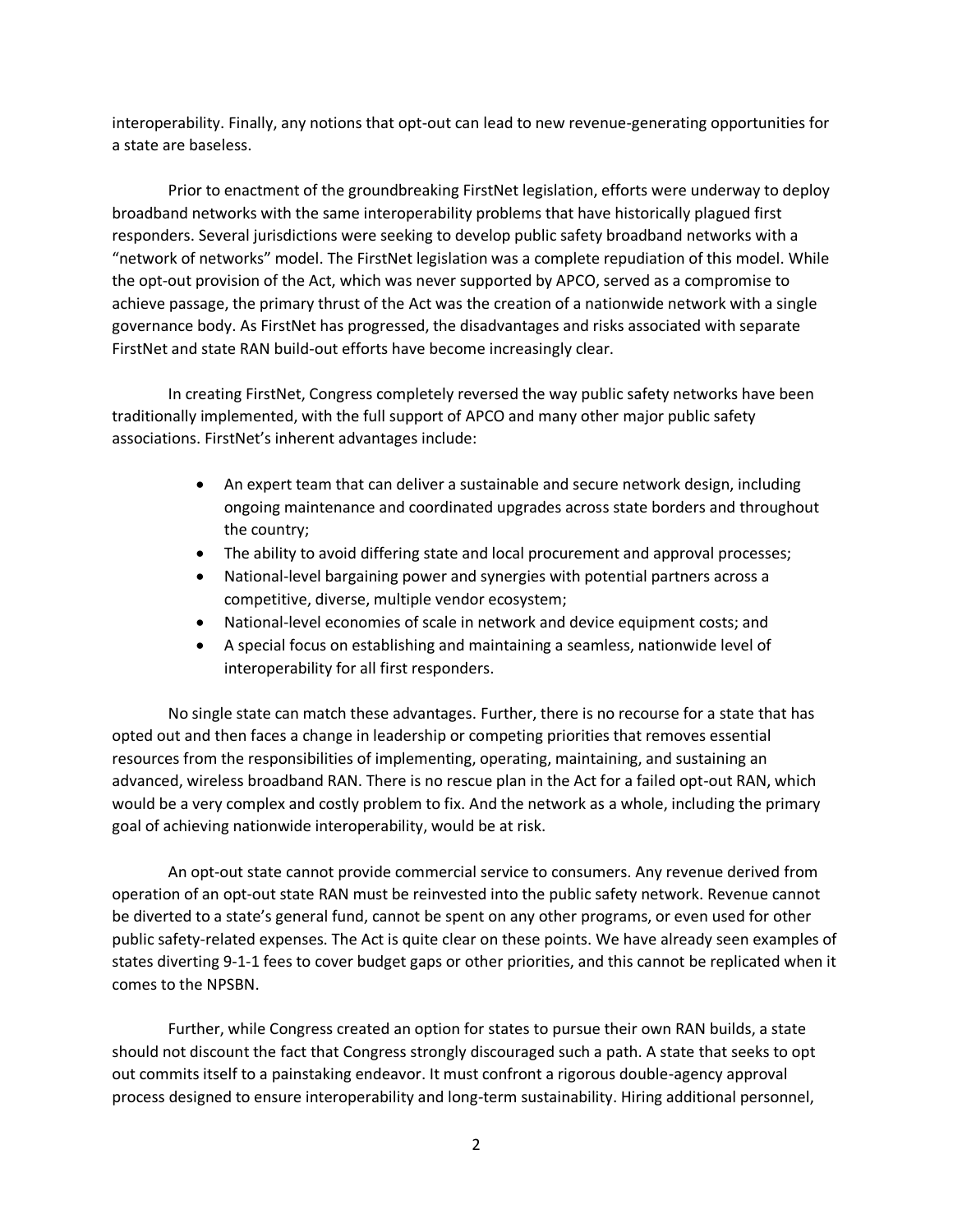issuing an RFP, procuring network equipment, negotiating covered leasing agreements, and collaborating with FirstNet to ensure seamless integration will each be substantial undertakings.

To build, operate, and maintain the RAN will require significant technical, contract, and grant management personnel. Why waste resources on duplicative efforts that lack FirstNet's economies of scale and invite additional risks to the network's success? Instead, a state can accept the RAN FirstNet offers to build and focus its resources on augmenting it without giving up any benefits. FirstNet is subject to extensive consultation requirements with states regarding network policies. APCO commends FirstNet's staff for its outstanding consultation efforts to date. And, because LTE technology enables local control options and features, states accepting FirstNet's RAN build will not sacrifice control over service for users within their borders.

FirstNet has been taking the steps it needs to. Led by highly qualified and dedicated board members, it has been hiring expert staff, extensively consulting with state and local agencies, and evaluating responses to its request for proposals. When FirstNet presents its plans to the states, they will reflect the full weight of its singular focus to carry out the goals of the Act. Each state should accept FirstNet's plans and direct available resources to augmenting the RAN as it desires. This is the most efficient and effective way to provide all first responders with the communications tools they need to protect the safety of life and property, including when they render assistance to other jurisdictions.

II. Lease Authority and RAN Construction Grant Procedures

APCO supports NTIA's preliminary guidance with respect to procedural issues involved with considering state applications for lease authority and construction grants, and offers the following additional comments:

While the Act does not specify a deadline for states to submit applications to NTIA, NTIA should establish its proposed deadline of 60 days following FCC approval of an alternative plan, in the interests of ensuring the NPSBN is constructed in a timely manner.<sup>2</sup>

Eligible applications should be limited to states and territories whose alternative plan was approved by the FCC. $3$ 

Grants are discretionary, meaning NTIA has full discretion to grant or not grant applications, and to determine the amount of funds, if any, consistent with the statutory criteria and NTIA's future federal funding opportunity. NTIA should also take into account the needs of the NPSBN as a whole, to ensure that sufficient funding is preserved for the remainder of the FirstNet network. In this respect, APCO supports NTIA's intention to consider the "cost increases FirstNet will incur should a state assume the responsibility to conduct its own RAN, and may reduce a final grant award accordingly."<sup>4</sup>

 $\overline{\phantom{a}}$ 

<sup>&</sup>lt;sup>2</sup> Id. at 46910

 $3$  Id.

 $4$  Id.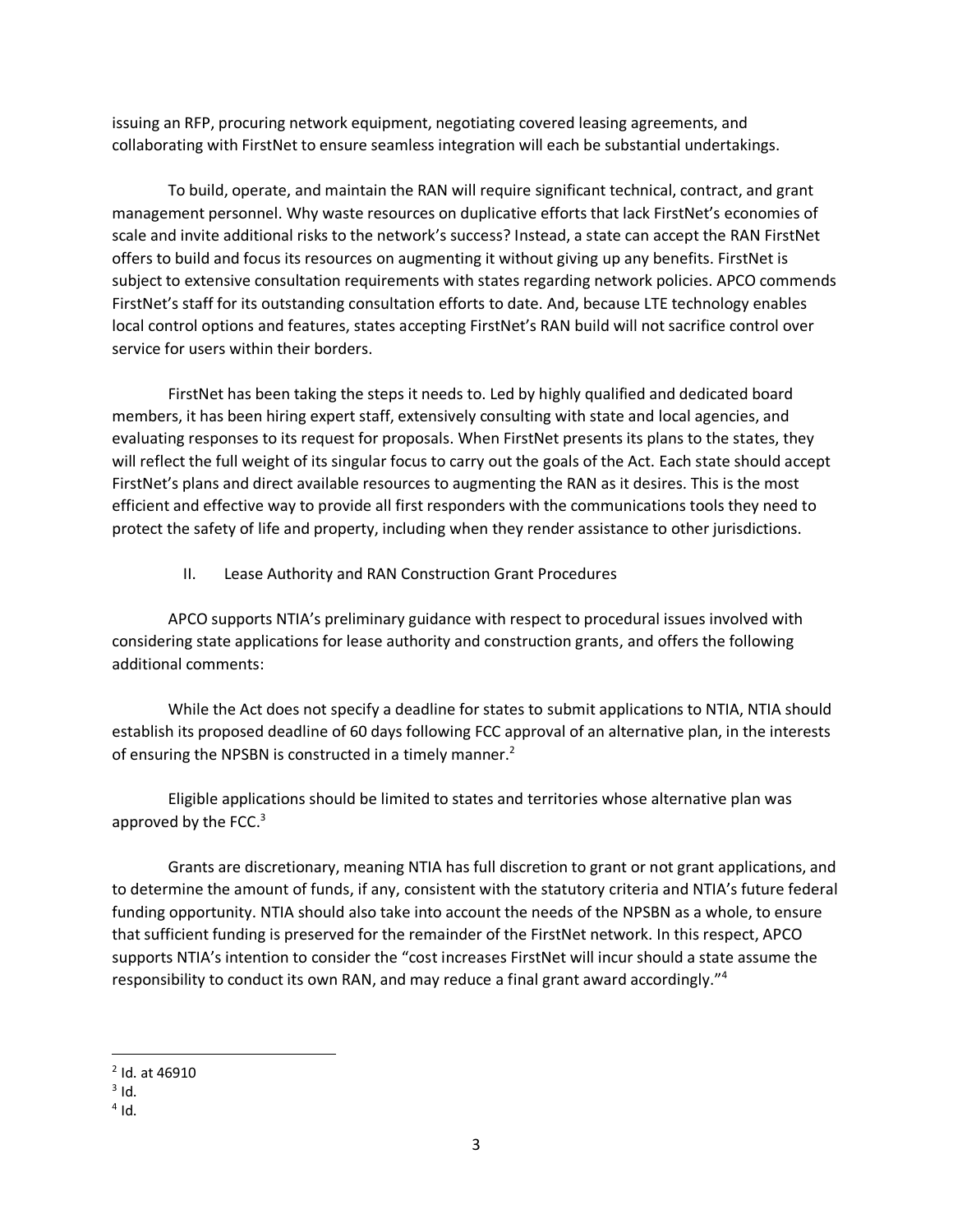States that pursue opt-out have the potential to harm the network as a whole, and thus NTIA is correct to consider "increased costs to mitigate additional operational risks to the NPSBN, and losses of cost efficiencies," "increased expenses related to interconnection of the state RAN to the NPSBN and mitigation of potential interference by the state RAN to the NPSBN operations in a bordering state," and "financial factors, such as how efficiently FirstNet and its partner(s) can build the RAN for that state and the projected income from that state's partnership agreement(s) and all other revenue sources."<sup>5</sup>

NTIA's commitment to review and make determinations on state applications on a rolling basis following any FCC approval is much appreciated. As NTIA points out, this will be key to minimizing any delay to FirstNet's implementation.<sup>6</sup>

NTIA's intention to evaluate only the state RAN as approved by the FCC is very important.<sup>7</sup> States should not be able to stray from their original proposal. If a state secures FCC approval, but for any reason desires to change design, it may no longer pursue its opt-out choice.

In the event that a state succeeds in obtaining a Lease Authority Grant, NTIA is taking the right approach by requiring the state to then successfully execute a spectrum capacity lease with FirstNet as a condition precedent to considering whether to also award the state RAN Construction Grant funding.<sup>8</sup>

States that succeed in receiving a RAN Construction Grant are properly put on notice by NTIA that these funds are for initial construction only – ongoing maintenance, operation and improvements are not covered.<sup>9</sup> This raises one of the major risk factors noted above with states that opt out: that they will be unable to sustain their RANs. And when a state RAN fails, that state will thwart the primary goal of nationwide interoperability, leave its responders at the state and local levels vulnerable to gaps in communication, and require a bail-out for which there is no mechanism.

III. Required Demonstrations

APCO also supports NTIA's guidance with respect to carrying out its statutory responsibilities to review state applications for lease and grant authority, as directed by the Act's specific criteria. Below, APCO provides detailed commentary.

a. Technical Capabilities to Operate, and the Funding to Support, the State RAN

NTIA believes that to ensure and preserve technical compatibility and interoperability across the entire NPSBN, any state that seeks to assume responsibility for constructing a RAN must follow the network policies established by FirstNet.<sup>10</sup> APCO fully agrees. Of the many benefits of the overall FirstNet concept is the fact that public safety will for the first time be able to benefit from national-level

- $\overline{a}$  $<sup>5</sup>$  Id.</sup>
- $^6$  Id.
- $^7$  Id.
- $^8$  Id.

 $^9$  Id.

 $10$  Id. at 46911.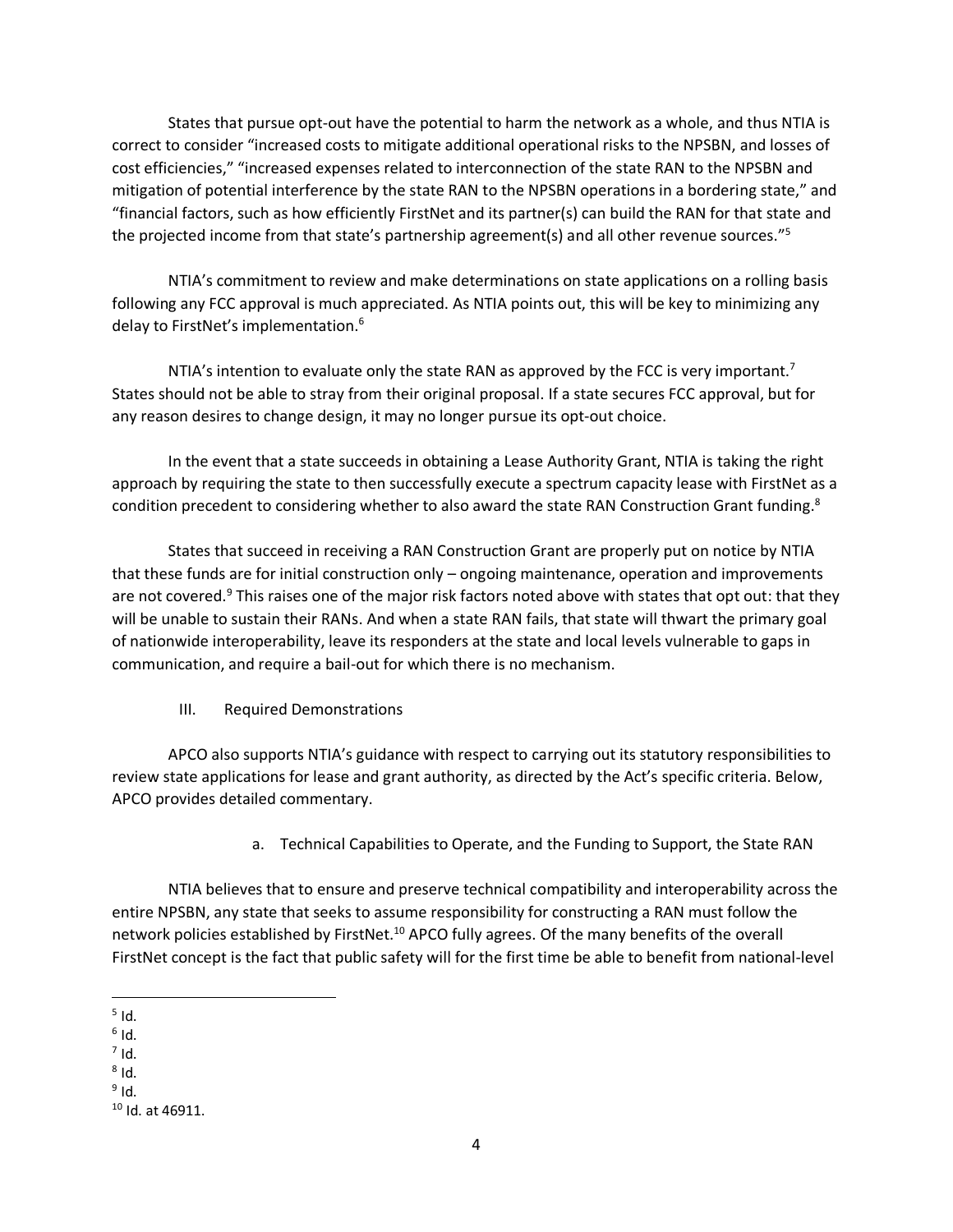commercial standards and network policies, which will drive innovation, achieve economies of scale, and ensure seamless interoperability. The objective is to depart from fragmented and insular network builds, which historically have led to proprietary technologies that limit or defeat interoperability and increase costs. Thus it is imperative that any state that seeks to construct its own RAN must follow FirstNet's network policies.

In this regard, APCO also supports NTIA's intention to examine a state's project management team, including its technical operations, to ensure a state RAN can be built in accordance with FirstNet's network polices.<sup>11</sup> States are not by their nature constructors of advanced wireless communications networks. FirstNet by comparison is specifically designed to possess a significant level of business acumen, and network design and technical expertise.

Even if a state is able to develop a team expert enough to construct an advanced wireless RAN, APCO continues to have significant concerns about the capacity of any state to guarantee it will be able to sustain its RAN. This includes a sufficient funding stream that even if maintained is not misdirected to other purposes, as well as maintaining sufficient project oversight and technical experts. Thus, NTIA properly intends to request states to provide budgeting documents, staffing plans, funding sources, partnership agreements, funding risks, etc.<sup>12</sup>

b. Ability to Maintain Ongoing Interoperability with the NPSBN

Perhaps most important, and most risky, of any state-built RAN is the need to maintain ongoing interoperability with the NPSBN. The lack of a nationwide level of interoperability for public safety communications networks is the most fundamental and problematic shortcoming that public safety communications professionals and emergency responders must cope with every day. Fortunately, FirstNet is well on its way to solving this problem by delivering an advanced, nationwide, interoperable, public safety broadband network.

A state should make no mistake that it assumes a major responsibility that extends well beyond its borders should it decide, despite all of the inherent risks and showings it must make, to construct its own RAN. This responsibility is not only to the first responders within its state, from state police to volunteer firefighters, but to adjoining states and the entire country. Failing to maintain interoperability with FirstNet means failing nationwide interoperability.

APCO is thus pleased to see that NTIA fully recognizes this danger, and that NTIA intends to require states to make a thorough showing of the ability to maintain interoperability, including with respect to deployable network elements, related applications, staffing, resources, governance models, standard operating procedures, training and exercises, commitments from the state's partner(s), new or evolving FirstNet network policies, etc.<sup>13</sup>

 $\overline{\phantom{a}}$  $11$  Id.

 $12$  Id.

 $13$  Id. at 46912.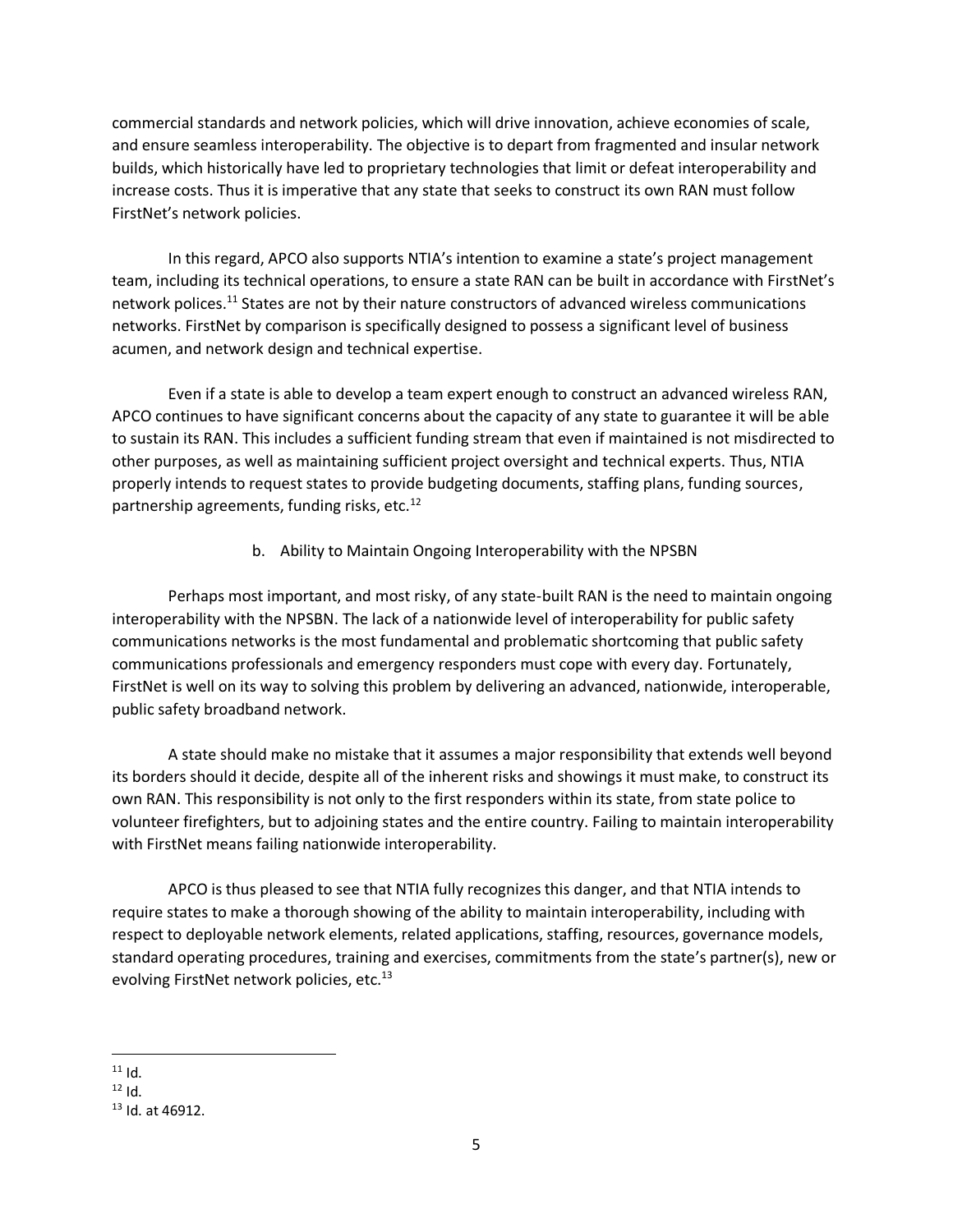c. Ability to Complete the Project within Specified Comparable Timelines Specific to the State

If a state takes on the responsibility to construct its own RAN, then it should be able to demonstrate that it can accomplish its build-out in a timeframe comparable to FirstNet's plans for that state. Thus, NTIA is right to require states to provide specified timelines of the same number, nature, and type as those presented by FirstNet to the state. $^{14}$ 

d. Cost-Effectiveness of the State Plan

As noted above, APCO believes that among FirstNet's inherent advantages is the ability to achieve economies of scale that no single state could match. Accordingly, any additional costs that a state assumes, or causes to FirstNet, by becoming an outlier must be borne by the state. Thus, APCO supports NTIA's planned investigation into a state's entire plan, including construction, maintenance, operation, and improvement.<sup>15</sup> This is important because, for example, FirstNet will make improvements to the NPSBN over time to, among other things, take advantage of innovations in wireless broadband technology. A state that has taken on the responsibility for its own RAN must be in a position to upgrade in concert with the NPSBN using its own resources. If a state cannot do so, then that state again risks breaking interoperability with the NPSBN.

e. Comparable Security, Coverage, and Quality of Service to That of the NPSBN

As NTIA notes, it will compare the security, coverage, and quality of service of a state's demonstration to FirstNet's proposed plan for that state, including FirstNet's compliance with the Act's requirement of "substantial rural coverage milestones."<sup>16</sup> All of these characteristics are important, but APCO will focus on just two. First is security. Security, and more specifically cybersecurity, is a very serious and complex threat. A compromise to the NPSBN could rapidly become a national security matter. FirstNet has, and will continue to acquire, significant resources including from partners with the federal government to best detect, mitigate, and prevent cyber threats and attacks. Accordingly, APCO recommends that NTIA employ its own significant resources, and any and all other resources as appropriate, to review a state's plan on cybersecurity in particular. A vulnerability in a state network is all it would take to impact the entire NPSBN.

Second is the rural coverage milestone. Again, FirstNet has the economies of scale and scope to best achieve rural coverage. States thus should be subject to the same requirement. No state and its partner(s) should expect that they can cherry-pick populated areas and leave out responders and citizens in areas traditionally unserved or underserved.

 $\overline{\phantom{a}}$  $14$  Id.

 $15$  Id.

 $16$  Id.